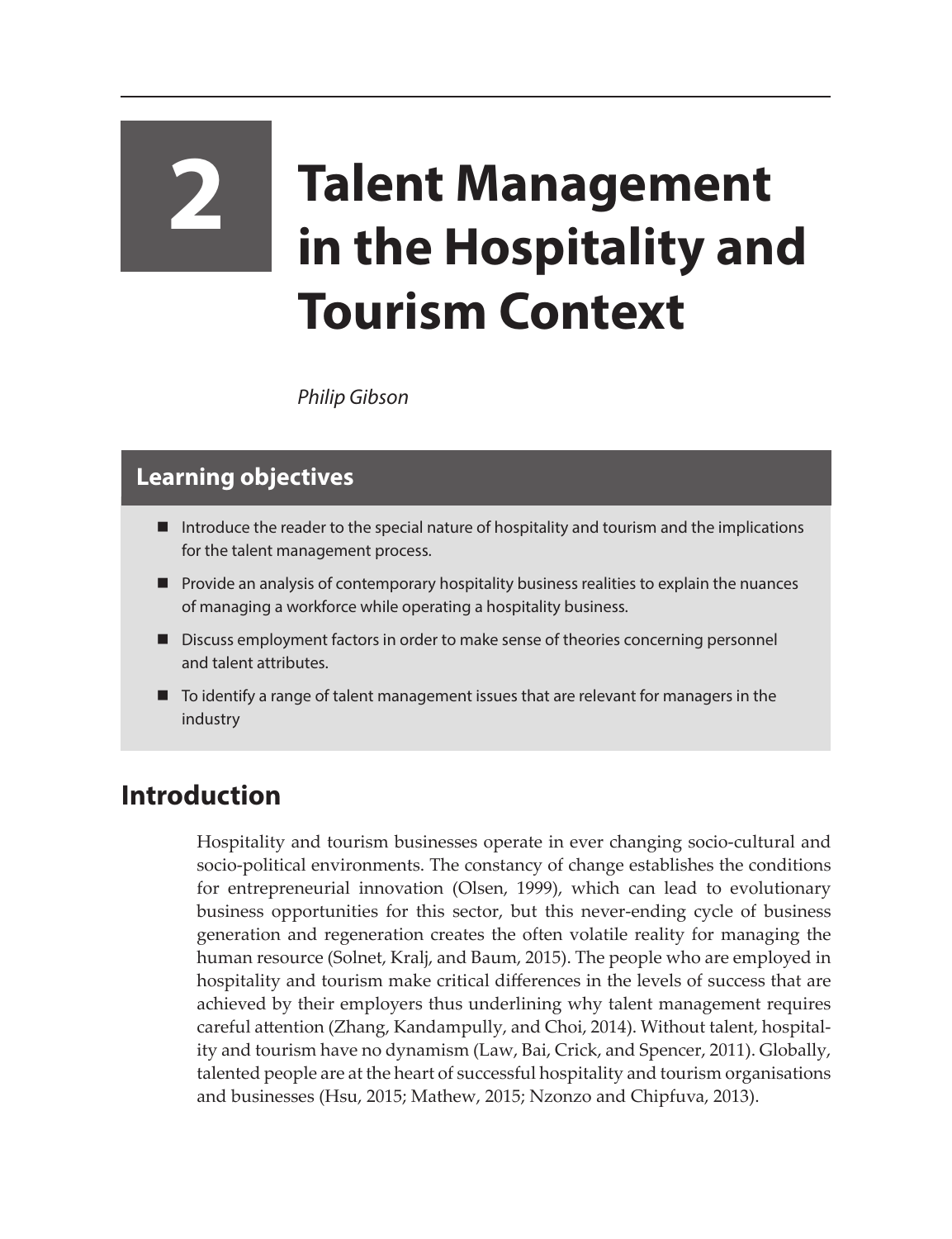This chapter considers the special nature of hospitality and tourism and reflects on the unique or important features of the sector and the implications for the talent management process. An analysis of contemporary hospitality business realities is provided in the first section in order to help to explain the nuances of managing a workforce while operating a hospitality business. Thereafter, a discussion of employment factors is considered in order to make sense of theories concerning personnel and talent attributes. This is developed further in the penultimate section which identifies talent issues as identified from within a research project and provides an interpretation of how businesses respond to challenges identified from within hospitality and tourism contexts. In the conclusion, a range of key issues is identified that are relevant for managers in the industry.

## **The special nature of hospitality and tourism**

How are hospitality and tourism different to other industries? It is possible to argue that all businesses are alike and that they depend on their success by deriving a profit from the sale of goods and services (Drucker, 1995). Yet this rather simplistic and mechanistic response ignores fundamental qualities that exist which differentiate one business type from another. For example, according to Stutts (2013), hospitality is both large scale and diverse but ultimately unique in the centrality of human interaction and service. In addition, Guerrier (2013) identifies that hospitality and tourism businesses are frequently subject to fluctuations in demand, because of business patterns or seasonality, and they thrive when they are flexible. She also draws attention to the 'paradox' (p88) of those hospitality businesses that utilise the lowest paid labour to undertake the most important customer contact roles. Furthermore, Nickson (2013) highlights the reality for some businesses that have the largest numbers of staff, often described as having 'low skills', employed at the lowest pay levels and the smallest number of 'high skilled' employees at the highest pay levels, but with no real mid-level employees. From a people and employment perspective hospitality and tourism appear to possess particularly challenging characteristics.

Clearly the diversity of hospitality and tourism can undermine attempts for a tidy interpretation. Hospitality and tourism enterprises often attract those with an ambition to start their own business. Start-up costs can be proportionately less than for other business types thus ensuring that hospitality and tourism as sectors are predominantly constituted by small-scale independent operators. Small to medium sized businesses including: ambitious family concerns; entrepreneurial innovators; and regional operators, focus on a broad market base in urban and rural areas. Large organisations flourish in the lucrative mass markets of international cities refining their brands so they become targeted and process driven.

Hospitality and tourism employers have certain unique as well as certain shared features. Invariably, hospitality and tourism jobs are co-related because of the close connections between the business of tourism and the management of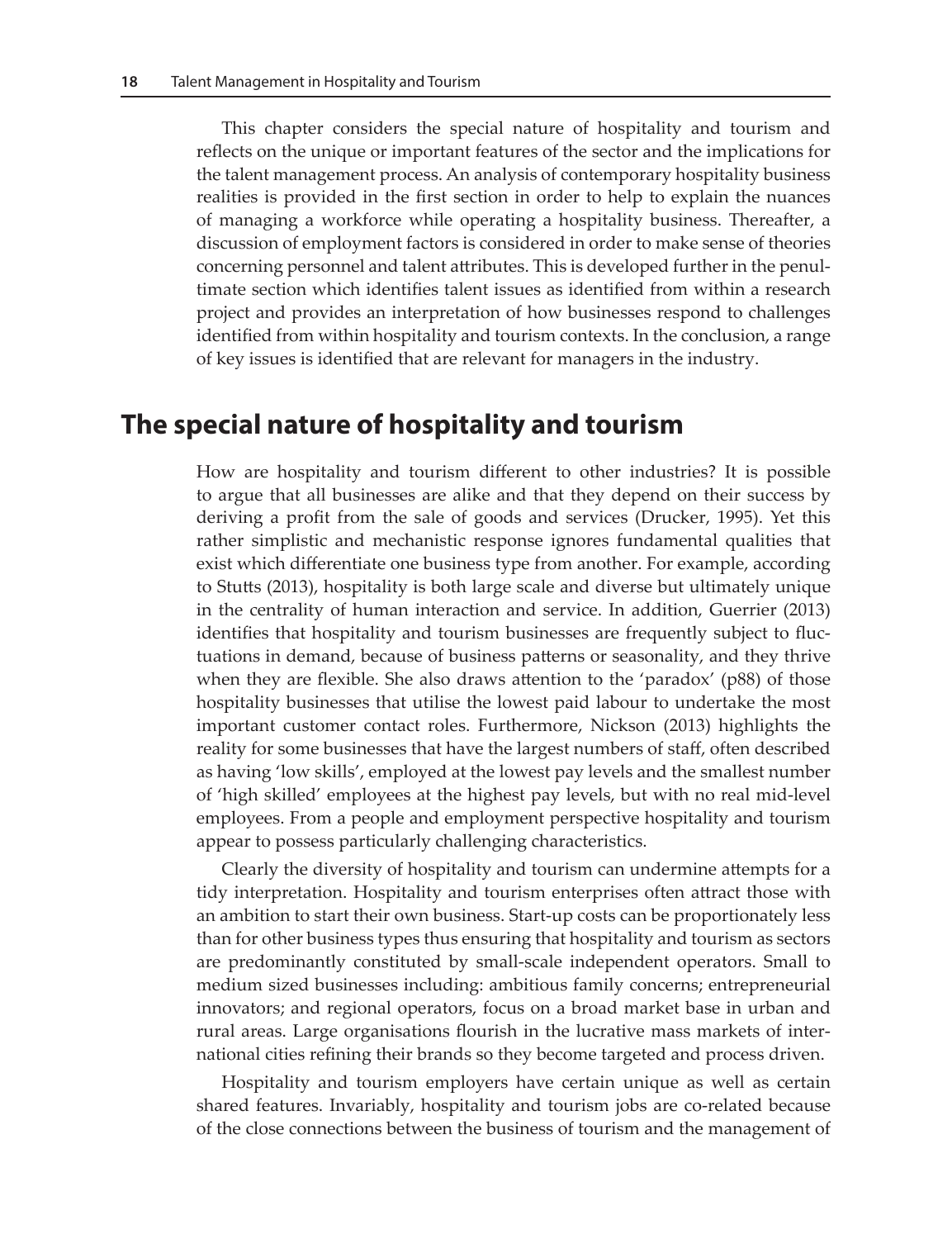hospitality; so tourism careers are frequently seen by many as overlapping with hospitality careers. Hotels and restaurants are, after all, located at the heart of tourism activities. Yet the nature of tourism is that its scope goes beyond that which is typically hospitality in focus. Tourism includes occupations connected with: planning and development (both public and private sector related); travel providers; travel agencies; tourist attractions, tourism related accommodation and hospitality services, as well as numerous closely related activities (Page and Connell, 2006).

While many casual observers would consider hotels to be synonymous with hospitality, the sector is as much about restaurants and catering than it is about any other type of activity. Yet the sector is goes beyond restaurants and hotels. Hospitality includes: any form of subsidised catering and facility management (e.g. education, health care, military and workplace); travel related catering and facility management (e.g. cruise, ferry, airport, trains motorway); leisure venues (casinos, retail, sports stadia, theme parks, night clubs, theatres and cinemas) and stand-alone hospitality businesses (restaurants, hotels [including variants such as aparthotels, 'botels' etc.], bars, resorts, time share and holiday centres). The relationship between hospitality and tourism is close but not complete and, as a result, there are opportunities within each sector for individuals to craft careers that can see them claiming membership of one or both sectors depending on the focus of their employment (see Figure 2.1).



**Figure 2.1:** The relationship between hospitality and tourism occupations (Career Scope, 2016; Hospitality Guild, 2016; Institute of Hospitality, 2016 and Prospects, 2016).

In the UK, the government classifies employment into categories that are known as the Standard Occupational Classification (SOC). In April to June 2015, according to national data relating to the SOC, the number of individuals employed as managers and/or proprietors in various categories of hospitality and leisure services were as follows: